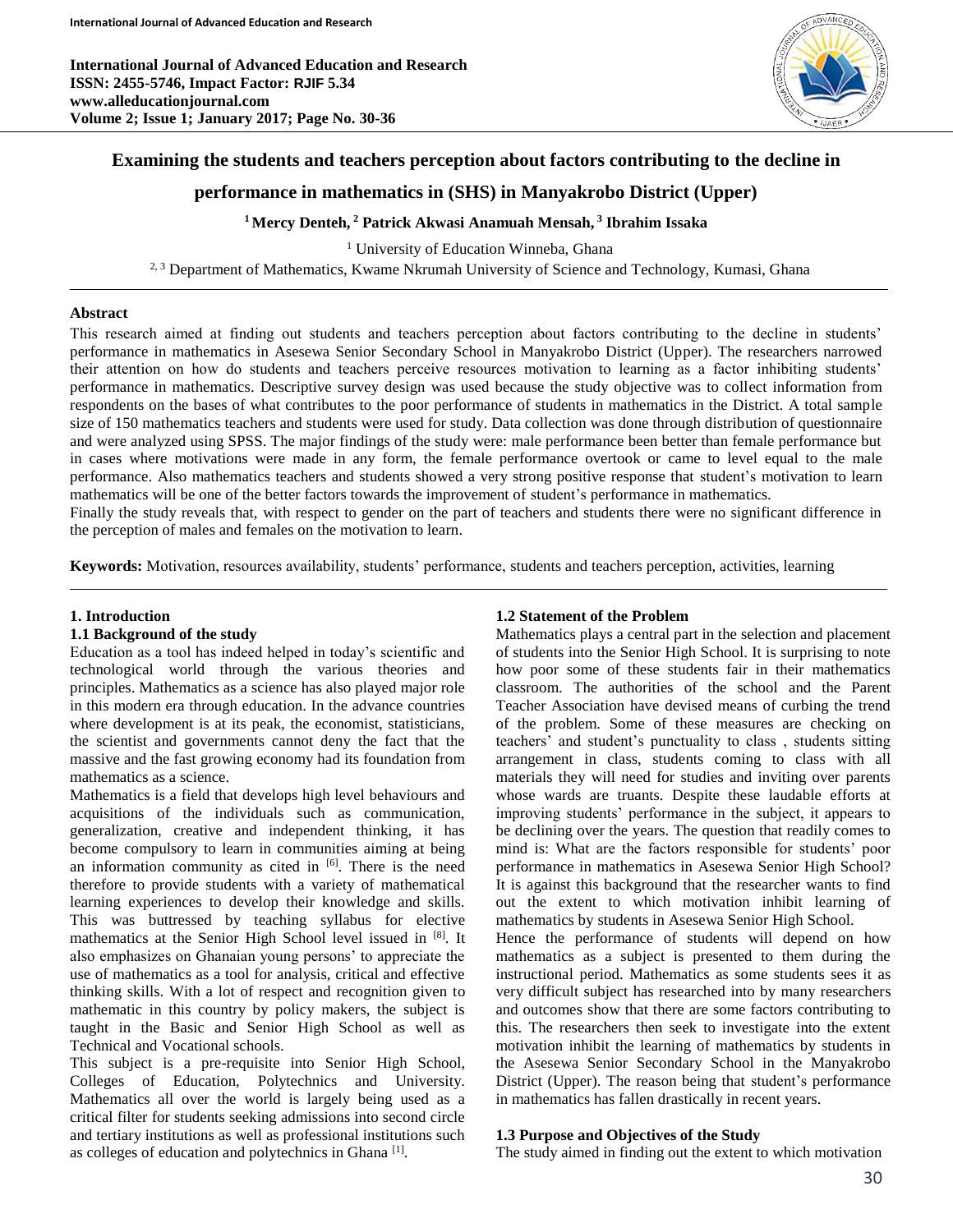inhibit the learning of mathematics by students in Asesewa Senior High School in the Upper ManyaKrobo District. The following specific objectives were set out into order to achieve the broad objectives.

- 1. To find out the level of decline in students' performance in mathematics in West African Senior Secondary Certificate Examination from 2011-2014 in Asesewa Senior High School in the Upper ManyaKrobo District.
- 2. To find out students and teachers perception about factors contributing to the decline in students' performance in mathematics in Asesewa Senior High School in the Upper ManyaKrobo District

### **1.4 Research Questions**

In order to guide the study the following research questions were formulated.

- 1. What is the trend in the decline of Senior High School students' performance in West African Senior Secondary Certificate Examination in mathematics in the last four years (2011-2014) in Asesewa Senior High School in the Upper ManyaKrobo District?
- 2. How do students' and teachers' perceive resources motivation to learn, as factors inhibiting Asesewa Senior High Schools students' performance in mathematics in the Upper ManyaKrobo District?

### **1.5 Delimitation**

The study used only one school. This was because the district had only one senior high school. Mathematics teachers and students in the school were used because the researcher had already carried out similar works on topics closer to this. Finally, due to the healthy relationship between the researcher and the teachers in the school, it was expedient to use it for the study

### **1.6 Limitation**

Unavailability of funds made the researcher restricted the study. And the only school in the district was what the study focussed the sample on.

### **1.7 Significant of the study**

The findings of the study would add to the pioneering work on the raising awareness of teachers about how motivation as a factor can contribute to the improvement of student performance in mathematics learning. Also the findings of the study would become a reference tool for policy makers, educationist and government as a whole for future formulation of policy and implementation of the motivation in mathematics.

### **1.8 Review of the related literature**

This chapter deals with theoretical and empirical review underpinning the study. The areas considered include: motivation and mathematics, achievement motivation, child expectation and attribution.

#### **2. Motivation and Mathematics**

In making instruction interesting in learning mathematics, there is need to use methods/strategies and material/media which will make the learning of mathematics, active, investigative and adventurous as much as possible. Such methods also must be ones that take into account, learner's differences and attitudes towards mathematics as a subject. Examples could be the use of programmed learning texts, use of concrete materials and other instructional devices, which are manipulated. Also, mathematics exercises in form of various pencil and paper activities should be used. To enhance selfesteem of learners, which will in turn improve attitude of such pupils, it is recommended that varying activities (game activities), which has been designed to contain mathematics problems ranging from easy to very difficult, should be used. At least each pupil no matter their ability level should be able to answer some questions correctly. This would go a long way to motivate such pupils towards further learning.

When an activity is designed with its central feature being an admired situation, experience or individual, it would go a long way in motivating, pupils to learn mathematics. For example, in teaching addition at the primary school level, you could centre learning activities around foods like snacks (for example, I got two sweets from mummy and four from daddy how many sweet do I have and so on). It could as well be centre on a pleasurable experience (like going to see father Chrisman) or around an admired person (for example, a most liked character on the television) and so on. All these suggestions would help to motivate learners towards learning. However, one strategy, which has been observed to bring about motivation of learners to learn mathematics, is the use of game based strategy<sup>[2]</sup>.

### **2.1 Achievement Motivation**

How do people differ in their motivation to achieve? In a classic study to assess the differences in strengths of people's achievement motives McClelland and Colleague in [11] developed a projection technique using selected picture cards from the Thematic Apperception Test (TAT). The technique assumes that, when asked to write stories about the pictures, respondents will project their feelings about themselves onto the characters in the pictures. Assessment of the responses involves noting references to achievement goals (concern over reaching a standard of excellence). Subjects who refer to achievement goals are often rated high in achievement motivation; those who rarely or never refer to achievement goals are rated low.

Achievement motivation is often correlated with actual achievement behaviour [10]. The motivation to achieve, however may evidence itself only in behaviour that children value. For example, a child may be highly motivated to achieve, and this may be exhibited in athletics but not in schoolwork. Thus, different situations have different achievement attaining values for children [11].

### **2.2 Achievement motivation, child expectations and attributions**

Individuals' actual achievement behaviour depends not only on their motivation to achieve but also on whether they expect to achieve and whether they fear failure. People are more likely to work hard when they perceive a reasonable chance to succeed than when they perceive a goal to be out of reach  $[3]$ . Children's expectations of success can be measured by asking them to predict a certain grade, indicate how sure they are that they can solve a particular problem, and select the hardest task they think they can do from a collection of tasks varying by degree of difficulty [16].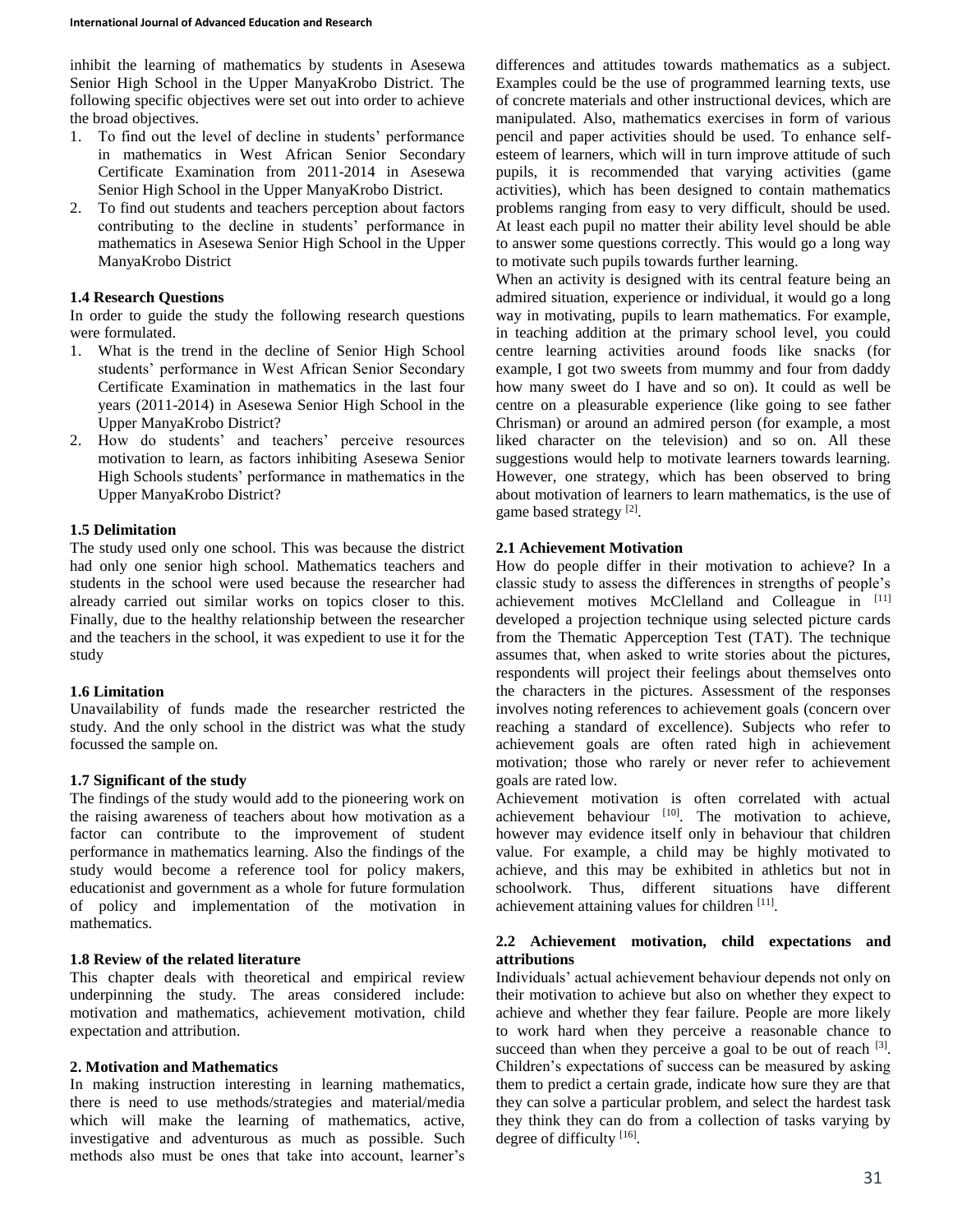Children with high expectation for success on a task usually persist at it longer and perform better than children with low expectations [7]. Researchers like [3] have found that children with high Intelligent Quotient and high expectations of success in school do, in facts get the highest grades. Children with high Intelligent Quotient and children with low Intelligent Quotient and low expectations receive lower grades than children with low Intelligent Quotient and high expectations. In addition to child rearing practices, reviewed previously, teaching styles and communication pattern affect children's attributions. When teachers are caring and supportive and emphasize the teaching learning process over the performance outcomes, and when they give feedback, children tend to be motivated to achieve and to expect success [9].

### **3. Methodology**

This particular aspect is made up of the following: the research design, population, sample and sampling procedure, data collection procedure, and data analysis plan.

### **3.1 Research Design**

The researchers used descriptive survey design for the study of the research design because the study objective was to collect information from respondents on the bases on what contributes to the poor performance of students in mathematics in Asesewa Senior High School. Survey was considered to be the best approach for the study because it is a relatively inexpensive way to get information about people's attitudes, beliefs, and behaviours. Notwithstanding the aforementioned limitations, the descriptive survey was employed in the study. The survey enabled the researcher to reach out to the sample occupying the vast area.

# **3.2 Population**

The population for the study was all SHS teachers and students in Ghana. But the target population for the study was made up of mathematics teachers and forms three students in the Upper Manya District. The Asesewa Senior High School in the Upper Manya District was then the target population since it is the only Senior High School in the District.

# **3.3 Sample Size and Sampling Procedure**

A sample size of 150 mathematics teachers and students in the Asesewa Senior High School was used for the study. The respondents were put into four categories; 1, 2, 3 and 4 based on courses or programmes of the respondents, that is, science, home economics, general arts and business. Sample was then drawn from each category/stratum (see Table 1). To ensure fair representation from the various categories, selection was done based on the total number of students in each category.

|  |  | <b>Table 1:</b> Sample Distribution of Students |  |
|--|--|-------------------------------------------------|--|
|--|--|-------------------------------------------------|--|

| Category | <b>Sample</b> |
|----------|---------------|
|          |               |
|          | 35.           |
|          | 25            |
|          |               |
| Total    |               |

### **3.4 Data Collection Instrument**

To obtain data for the study, questionnaire was used. Two

different questionnaires were developed for the study. One questionnaire for the mathematics teachers and another one for the students selected for the study.

# **3.4 Data Analysis Procedure**

Data collected from the various respondents selected were perused to ensure that responses given by respondents were complete and relevant to the study. As quality control measures, the researcher did sorting, editing and coding of the data to identify errors, omissions and non-completion of some questions as well as to identify general gaps in the data collected. The analysis of the data was done with the Statistical Products and Service Solutions (SPSS 17).

### **4. Results and Discussion**

This aspects deal with the main purpose of the study which focused on the poor performance of students in the mathematics in Asesewa Senior High School in the Upper Manya Krobo District. The data analysis covered the two main aspects in line with the research questions formulated to guide the study. The units of analysis of the study were the subjects selected for the study. And in analyzing and interpreting the data, percentages, means, standard deviation, variance and frequencies and other statistical tests were used in generating the outcomes (answers).

### **4.1 Demographic Characteristics of Respondents**

In all 150 mathematics teachers and students took part in the study. The outcomes in their personnel characteristics were presented in table 2 and 3.

**Table 2:** Sex of Mathematics Teacher and Students Respondents

| Gender | <b>Frequency</b> | Percent |
|--------|------------------|---------|
| Female |                  |         |
| Male   |                  | 60 N    |
| Total  |                  |         |

From Table 2, it is seen that majority of 90 (60%) of the respondents were males whiles the minority were females with 60 (40%).

**Table 3:** Ages of Mathematics Teacher and Students Respondents

| Age          | <b>Frequency</b> | Percent |
|--------------|------------------|---------|
| $15 - 17$    | 60               | 40.0    |
| 18-20        |                  | 46.7    |
| $21 - 24$    |                  | 3.3     |
| $25 - 35$    |                  | 6.7     |
| $36 - 55$    |                  | 2.7     |
| $0$ ver $55$ |                  | 0.6     |
| Total        | 150              | 100.0   |

From Table 3 it is also seen that 70 (46.7%) were in the age range of 10-20 years, 60(40%) were between 15-17year. Whiles the age range of 25-35 years recorded 10 (6.7%), that age range 21-24 was 5(3.3%) with 4(2.7%) for the age range of 36-55 and 1 (0.6%) were over 55 years.

### **4.2 Research Question 1**

What is the trend in the decline of Senior High School students' performance in West African Senior Secondary Certificate Examination in mathematics in the last four years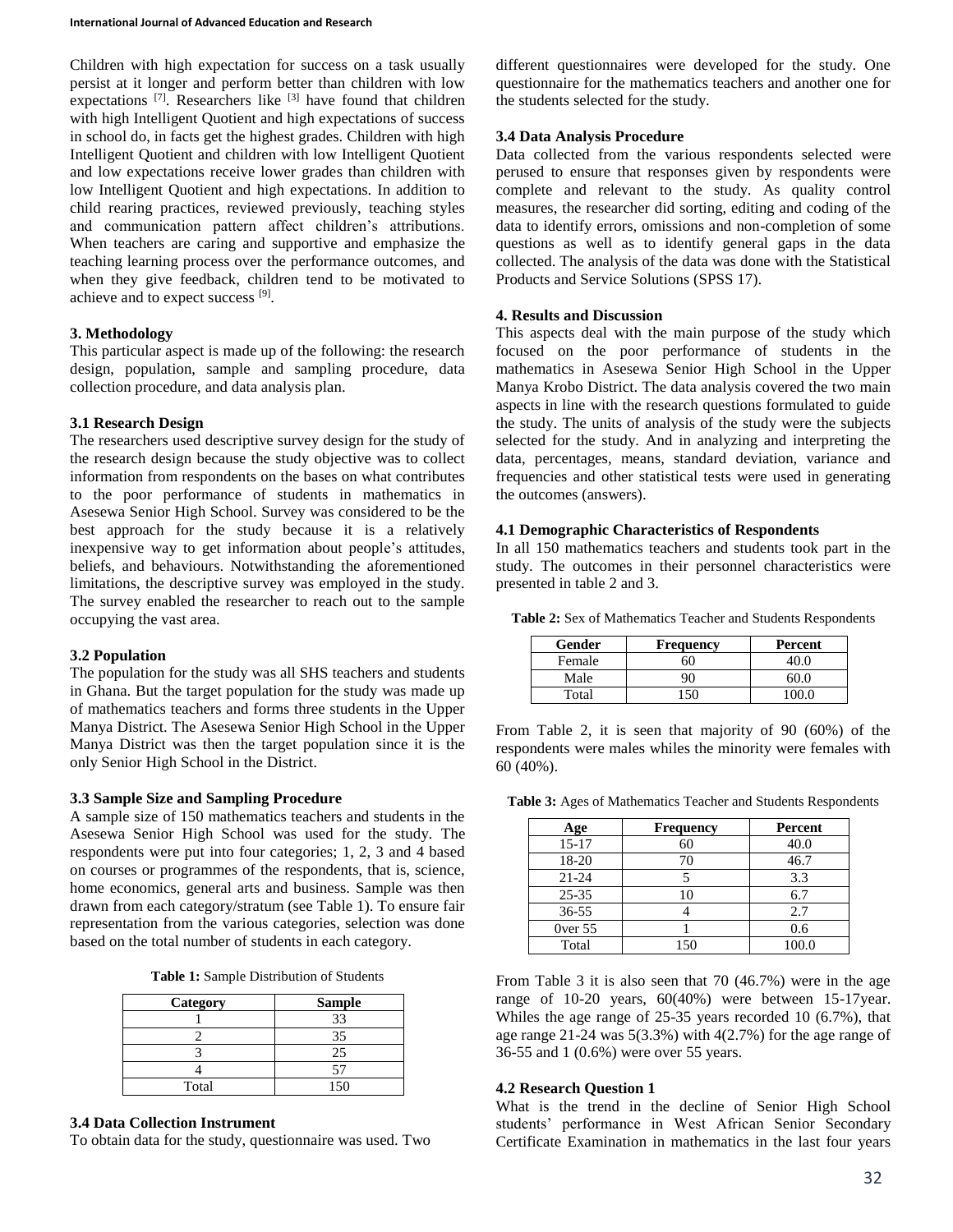(2011-2014) in Asesewa Senior High School in the Upper ManyaKrobo District?

The question sought to find out the trend in the decline of Senior High School students' performance in West African Senior Secondary Certificate Examination in mathematics in the last four years (2011-2014) in Asesewa Senior High School in the Upper ManyaKrobo District. Table 6 below shows the trend of students' achievement in WASSCE Mathematics Examinations conducted by WAEC. The trend of achievement is for a period of four consecutive years  $(2011 - 2014)$ . It can be seen that the performance has been poor and as the years progress especially with respect to the performance of girls. It was only in 2012 that the school recorded an average performance apart from which results has not been good.

**Table 4:** Percentage of Performance of students from 2011 – 2014

|      | <b>Percentage Passed</b> |         | <b>Percentage Failed</b> |         |  |
|------|--------------------------|---------|--------------------------|---------|--|
| Year | Males                    | Females | Males                    | Females |  |
| 2011 | 92.65                    | 91.95   | 7.35                     | 8.05    |  |
| 2012 | 73.97                    | 57.2    | 26.03                    | 42.8    |  |
| 2013 | 34.29                    | 18.74   | 65.71                    | 81.26   |  |
| 2014 | 77.30                    | 59.45   | 22.70                    | 40.55   |  |
|      |                          |         |                          |         |  |

### **4.3 Research Question 2**

How do students' and teachers' perceive motivation to learn, as factors inhibiting Asesewa Senior High Schools students' performance in mathematics in the Upper ManyaKrobo District?

Information obtained on how teachers perceive availability of teaching/learning materials as contributing factors for the decline in performance in mathematics are presented in Table 5 below.

### **4.4 How Teachers Perceive Motivation to Learn**

Mathematics teachers' response on how they perceive students motivation to learn as a contributing factor towards the decline in performance of students in mathematics are presented in Table 5 below. Minority  $(n=7)$  are undecided on whether they enjoy learning mathematics and whether or not they are good at mathematics. 8 out of 15 agree that learning mathematics will help them in their daily life, 7 out of 15 also agree that they read mathematics from mathematics textbooks and other learning resources in their spare time, 6 strongly agree that they feel extremely anxious and fearful, when they hear of going to take mathematics examinations, 14 agree they need to do well in mathematics and 12 out of the 15 believe that maths is difficult.

|                                                                                                | <b>Strongly</b><br><b>Disagree</b> | <b>Disagree</b> | <b>Undecided</b>            | Agree                         | <b>Strongly</b><br>Agree |
|------------------------------------------------------------------------------------------------|------------------------------------|-----------------|-----------------------------|-------------------------------|--------------------------|
| I enjoy learning mathematics                                                                   |                                    | 3               |                             | 4                             |                          |
| I am just not good at mathematics                                                              | $\theta$                           |                 | 6                           | 4                             |                          |
| I think learning mathematics will help me in my daily life                                     |                                    | 3               | 3                           | 8                             |                          |
| I need mathematics to learn other school subjects                                              | $\mathbf{0}$                       | $\Omega$        |                             |                               | h                        |
| I read mathematics from mathematics textbooks and other learning<br>resources in my spare time | $\Omega$                           |                 | 3                           |                               |                          |
| I feel extremely anxious and fearful, when I hear of going to take<br>mathematics examinations | ∍                                  |                 |                             | 4                             |                          |
| I need to do well in mathematics to get into the university of my choice                       | $\Omega$                           |                 | 0                           |                               |                          |
| I need to do well in mathematics to get the job I want                                         | $\Omega$                           |                 | 8                           | $\mathfrak{D}_{\mathfrak{p}}$ |                          |
| I find mathematics difficult                                                                   | $\Omega$                           |                 | $\mathcal{D}_{\mathcal{A}}$ | 6                             | 6                        |
| I feel at ease and relaxed when I am preparing to take mathematics<br>examinations             | $\overline{c}$                     |                 | 3                           | 0                             |                          |

From Table 6, the mean of means is 3.4 (approximately 3.00) which implies that teachers are undecided as to whether the motivation to learn is a factor to the performance of students in mathematics at the WASSCE level.

|                                                                                             | N  | M    | <b>Std Deviation</b> |
|---------------------------------------------------------------------------------------------|----|------|----------------------|
| I enjoy learning mathematics                                                                | 15 | 2.93 | 0.884                |
| I am just not good at mathematics                                                           | 15 | 2.93 | 0.799                |
| I think learning mathematics will help me in my daily life                                  | 15 | 3.20 | 1.014                |
| I need mathematics to learn other school subjects                                           | 15 | 4.27 | 0.704                |
| I read mathematics from mathematics textbooks and other learning resources in my spare time | 15 | 3.13 | 0.915                |
| I feel extremely anxious and fearful, when I hear of going to take mathematics examinations | 15 | 3.37 | 1.438                |
| I need to do well in mathematics to get into the university of my choice                    | 15 | 4.33 | 0.816                |
| I need to do well in mathematics to get the job I want                                      | 15 | 2.80 | 0.676                |
| I find mathematics difficult                                                                | 15 | 4.13 | 0.915                |
| I feel at ease and relaxed when I am preparing to take mathematics examinations             | 15 | 3.07 | 1.534                |

**Table 6:** Means of how Teachers Perceive Motivation to Learn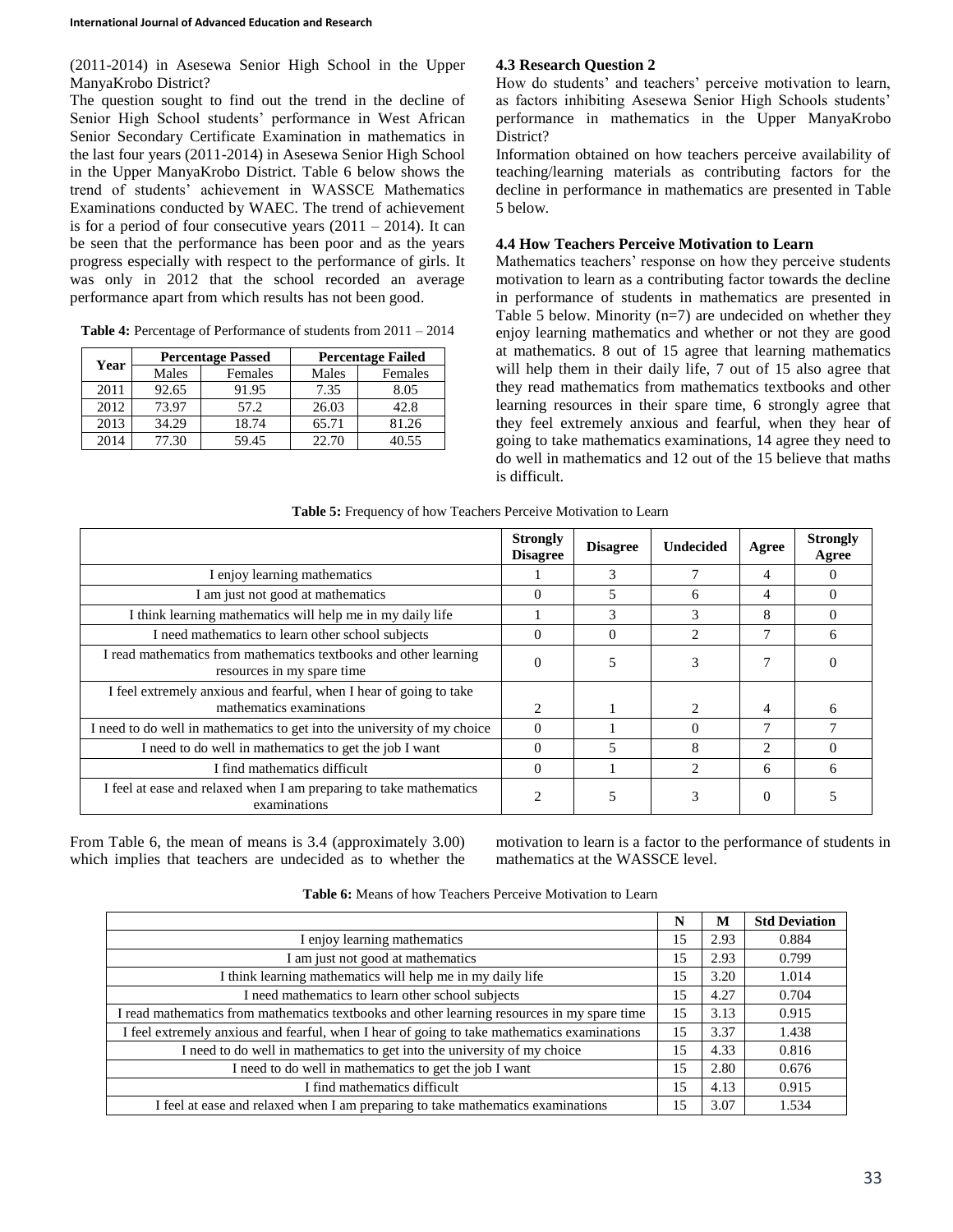# **4.5 How Students perceive Motivation to Learn**

On the role of the motivation of students to learn as a contributing factor to the decline in performance in mathematics, some students perceive that they actually enjoy learning mathematics (n=58), but agree that they are not good at mathematics, strongly agree that mathematics will help them in their daily lives, they also strongly agree that they need mathematics to learn other subjects. Also, they agree that they read maths in their spare time, feel anxious and fearful during maths lessons and exams.

**Table 7:** Frequency of how Students Perceive Motivation to Learn

|                                                                                                | <b>Strongly Disagree</b> | <b>Disagree</b> | <b>Undecided</b> | Agree | <b>Strongly</b><br>Agree |
|------------------------------------------------------------------------------------------------|--------------------------|-----------------|------------------|-------|--------------------------|
| I enjoy learning mathematics                                                                   | 10                       | 13              | 18               | 58    | 51                       |
| I am just not good at mathematics                                                              | 24                       | 44              | 21               | 45    | 16                       |
| I think learning mathematics will help me in my daily life                                     |                          | 3               |                  | 41    | 92                       |
| I need mathematics to learn other school subjects                                              | 9                        | 10              | 14               | 51    | 66                       |
| I read mathematics from mathematics textbooks and other<br>learning resources in my spare time | 13                       | 32              | 17               | 50    | 38                       |
| I feel extremely anxious and fearful, when I hear of going<br>to take mathematics examinations | 23                       | 42              | 20               | 43    | 22                       |
| I need to do well in mathematics to get into the university<br>of my choice                    | 8                        | 5               |                  | 30    | 100                      |
| I need to do well in mathematics to get the job I want                                         | 4                        | 12              | 14               | 31    | 89                       |
| I find mathematics difficult                                                                   | 22                       | 48              | 17               | 37    | 26                       |
| I feel at ease and relaxed when I am preparing to take<br>mathematics examinations             | 25                       | 28              | 23               | 24    | 30                       |

With a mean of means of 3.6 (approximately 4), students perceive that the motivation to learn is a contributing factor to

the decline of performance in mathematics.

| <b>Table 8:</b> Means of how Students Perceive Motivation to Learn |  |
|--------------------------------------------------------------------|--|
|--------------------------------------------------------------------|--|

|                                                                                             | N   | M    | <b>Std Deviation</b> |
|---------------------------------------------------------------------------------------------|-----|------|----------------------|
| I enjoy learning mathematics                                                                | 150 | 3.85 | 1.180                |
| I am just not good at mathematics                                                           | 150 | 2.90 | 1.289                |
| I think learning mathematics will help me in my daily life                                  | 150 | 4.39 | 1.009                |
| I need mathematics to learn other school subjects                                           | 150 | 4.03 | 1.161                |
| I read mathematics from mathematics textbooks and other learning resources in my spare time | 150 | 3.45 | 1.309                |
| I feel extremely anxious and fearful, when I hear of going to take mathematics examinations | 150 | 2.99 | 1.334                |
| I need to do well in mathematics to get into the university of my choice                    | 150 | 4.39 | 1.086                |
| I need to do well in mathematics to get the job I want                                      | 150 | 4.26 | 1.089                |
| I find mathematics difficult                                                                | 150 | 2.98 | 1.363                |
| I feel at ease and relaxed when I am preparing to take mathematics examinations             | 150 | 3.17 | 1.389                |

### **5. Discussion**

After going through and analyzing the school's broadsheet for WASSCE result for mathematics from year 2011 to year 2014, It was evidently clear that performance has not been good.

The trend reveals that from 2011

Through to 2014, male performance has been better than female performance. A research conducted by [5] revealed that Students' poor performance in mathematics is not gender based but fright/phobia and students attitude to the subjects. At one point we noticed that females perform better than male and at another point males performed better than female.

Wentzel  $[12]$  purported that individual characteristics such as intelligence, cognitive styles, and personality play an important role in learning and instruction as does the context of learning. Other research findings have shown that individual students' characteristics variables such as motivational orientations, selfesteem and learning approaches are important factors influencing academic achievements.

In the effort to improve students cognition and affective outcomes in mathematics and/or school learning, educational psychologists and mathematics educators, have continued to search for variables (personal and environmental) that could be manipulated in favour of academic gains. Of all the personal and psychological variables that have attracted researchers in this area of educational achievement, motivation seems to be gaining more popularity and leading other variables [16]. All the above stated reasons, for persistent failure in mathematics, which have been proffered, bear relevant in one way or the other to the poor performance of pupils in mathematics. This has led to a cycle of events that could be illustrated thus: When explaining the illustration above  $[2]$  explained that; when pupils express lack of interest in the subject, it affects the way they react or listen to the teacher. And when many of the pupils believe that they cannot pass, the teacher is also affected. One unfortunate outcome of this is that, the negative attitude towards the subject is passed down from one generation of pupils to another and therefore the cycle keeps enlarging.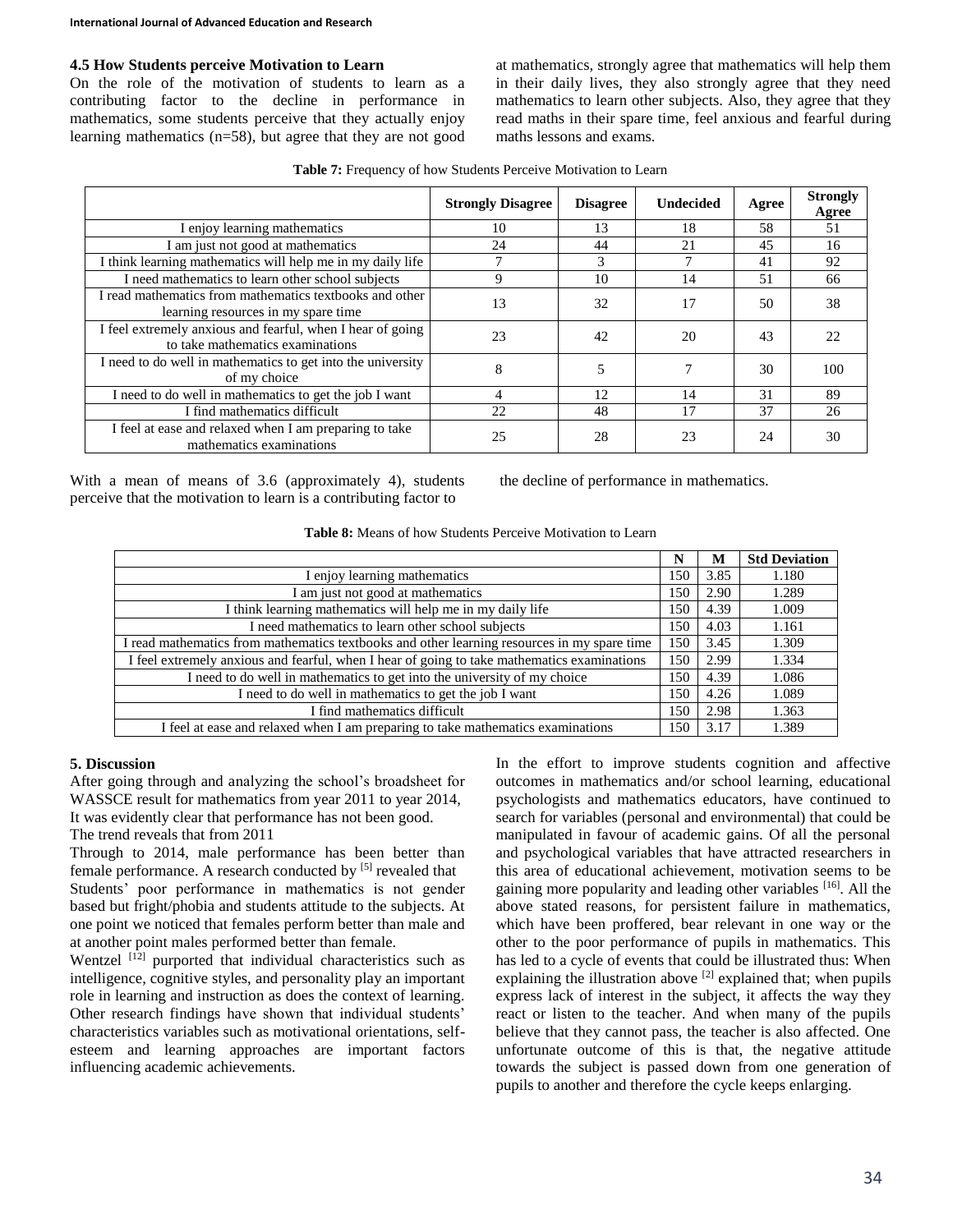

**Fig 1:** Trend analysis of Percentage Performance of students

From Figure 2, the percentage pass of males in 2011 was 92.65 as compared to that of Females which stood at 91.95. In 2012 73.97% males passed as compared to 57.2% for females. With respect to failures, whiles the trend of passes goes down, that of failures goes up except in 2014 where both sexes recorded a considerable rise in percentage passes.

To answer the question on how students and teachers alike perceive the factors under study as contributing factors to the decline of performance in WASSCE various accounts were considered. They argued that when students are actively engaged in the study of mathematics, they can become motivated producers of mathematical works rather than just passive consumers of prepared materials. Another factor which was considered was the motivation of students to learn as a contributing factor to the decline in performance of mathematics. After the perception of teachers was computed, it came to light that teachers are actually undecided as to how they perceive motivation to learn. With a mean score of 3.4 on a 5 point likert scale, it suggests that mathematics teachers of Asesewa SHS can't figure out if motivation contributes to performance in mathematics, the mean value ranges from 2.80 to 4.37. According to them, in making instruction interesting in learning mathematics, there is need to use methods/strategies and material/media which will make the learning of mathematics, active, investigative and adventurous as much as possible. Such methods also must be ones that take into account, learner's differences and attitudes towards mathematics as a subject. Examples could be the use of programmed learning texts, use of concrete materials and other instructional devices, which are manipulated. Also, mathematics exercises in form of various pencil and paper activities should be used. The students on how they perceive motivation to learn as a factor in the performance in mathematics perceive that it contributes to how students

Perform in mathematics in WASSCE. On a five point likert scale, the mean was 3.6 (approximately 4) which suggests that they (students) agree to the assertion that motivation plays a major role in their performance.

### **5.1 Summary, Conclusions and Recommendations Summary of Major Findings**

Based on the analysis undertaken the following findings were made:

- 1. The study revealed that male performance in West African Senior Secondary Certificate Examination in mathematics has been better than female performance from 2011-2014
- 2. The study revealed that teachers were undecided as to how they perceive motivation to learn whiles students perceive motivation as important factor in the performance in mathematics

### **6. Conclusions**

From the findings of the study, the following conclusions are drawn:

The findings confirm that, the trend of students achievement in mathematics from 2011-2014 has been poor as the years progress especially with respect to the performance of girls. It was only in 2012 that the school recorded an average performance apart from which results has not been good.

The study further indicates that undecided as to how they perceive motivation as a major component of learning but the students asserted that motivation plays a major role in their performance in mathematics. The study reveals that, with respect to gender on the part of teachers and students there were no significant difference in the perception of males and females on motivation to learn.

# **6.1 Recommendations**

The following recommendations were outlined by the researcher:

- 1. Teachers must show concern for students' low level of performance in the classroom. They must begin to reflect on the factors that contribute to students' engagement and use motivational strategies to involve students in academic activities for improvement of their levels of achievement.
- 2. Classroom teachers should use rewards and incentives appropriately. The goal for these strategies should be to build a stronger student perspective on intrinsic motivation as an incentive for learning, such as the pride of completing a difficult task or the satisfaction derived from a job well done.

# **6.2 Appendices**

Appendix A: Frequency of Performance of Students from 2011 – 2014